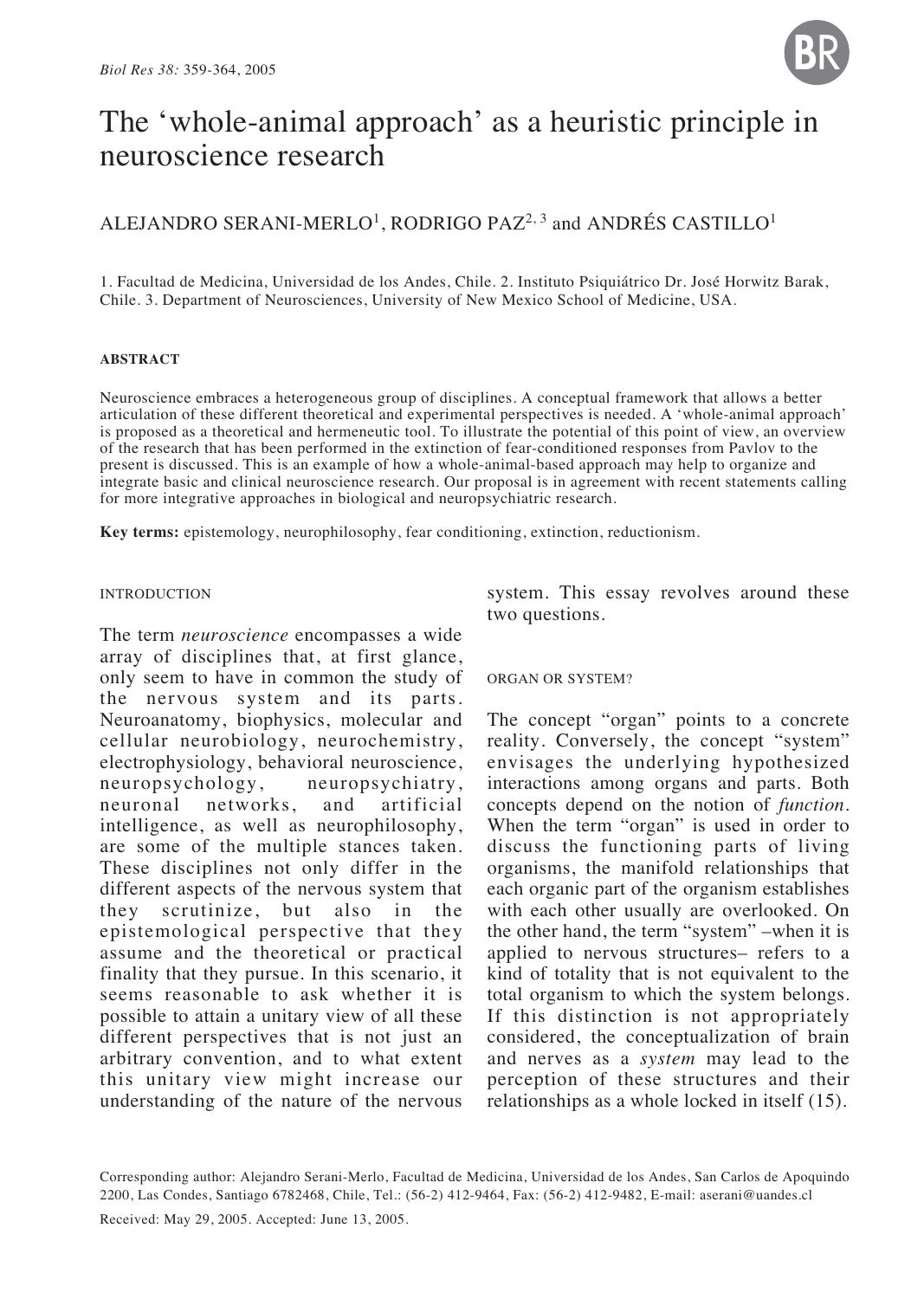In their book, *De máquinas y seres vivos* (0n Machines and Living Beings), Maturana and Varela state that functional considerations are arbitrary attributions made by the observer (11). In their view, only the self-maintaining or "autopoietic" organization of processes can define living beings (23). This also applies to the nervous system in which its autopoietic organization of processes is the only function that can be the object of scientific study. Thus, in this doctrine the nervous system is conceptualized as a closed system, which does not have direct access to "external reality" (19). Conversely, general biology and physiology historically have been in agreement with the primacy of functional considerations at the moment of analyzing living beings. From this stance, biological functions are not considered arbitrary attributions made by the observer, but real dynamic relationships between parts of the organism. These dynamic relationships can be inferred from the observation of living beings, their parts, actions and behavior. As noted long ago by Aristotle, animal functions can be recognized properly only from the whole-animal perspective. Thus, the processing of information in the visual cortex would be a sub-function of the more global function of sight, in which the proper agent is the whole animal. Likewise, arterial chemoreception constitutes a subfunction of the cardio-respiratory system and the autonomic nervous system, whose function is, in turn, subordinated to the homeostatic adaptations of the whole animal. **In consequence, primary and real biological functions are, from this perspective, only those tasks in which the living organism is involved as a whole.**

WHAT IS THE FUNCTION OF BRAIN, SPINAL CORD, NERVES, AND MUSCLES?

It is possible to conceptualize the diversity of nervous functions in three fundamental tasks that can be ordered hierarchically as follows: 1) the autopoietic function of selfbuilding or of self-maintenance, which is common to all structures of the organism; 2) the integrative and modulating function mediated by the sympathetic, parasympathetic and neuro-endocrine subsystems (autonomic nervous system); and 3) the function of establishing a relationship between the animal and its environment, which sub serves general and specific patterns of behavior. In this trilogy, the first two functions, i.e., the autopoietic and integrative, are required for performing the relational function. At the same time, the relation function subordinates the other functions in the generation of complex behavioral patterns. Regarding the relational or behavioral function, three basic aspects can be distinguished, **all of which are intimately bonded and operate simultaneously**: 1) directional, 2) motivational, and 3) executive (7, 16). For each aspect of behavior, it is possible to recognize a particular sub-group of organic structures that are activated preferentially by these different aspects of animal behavior. First of all, by using its sensory organs and corresponding centers of information reception and processing in the brain, the animal notices that something is changing in its environment. This first aspect can be conceptualized as the *cognitive subfunction* of behavior. Simultaneously, emotional memories and/or instinctive patterns of behavior associated with the stimulus by experience or instinct activate aversive or appetitive responses in the animal. This stage corresponds to the *affective sub-function of behavior*, which is essential for the triggering, persistence and ending of complex behaviors. Some of the brain structures that are recruited by emotion-arousing stimuli include: the ventromedial and orbitofrontal cortex; the anterior cingulate; the amygdaloid complex; the nucleus accumbens; the bed nucleus of the stria terminalis; and an array of diencephalic, mesencephalic and brain stem nuclei, whose main feature is the release of neuromodulators dopamine, noradrenaline, acetyl choline, and serotonin, which, in turn, play critical roles as regulators of the salience and emotional intensity of the experience. Finally, and in close dependence on the synergic cognitive-affective operation, the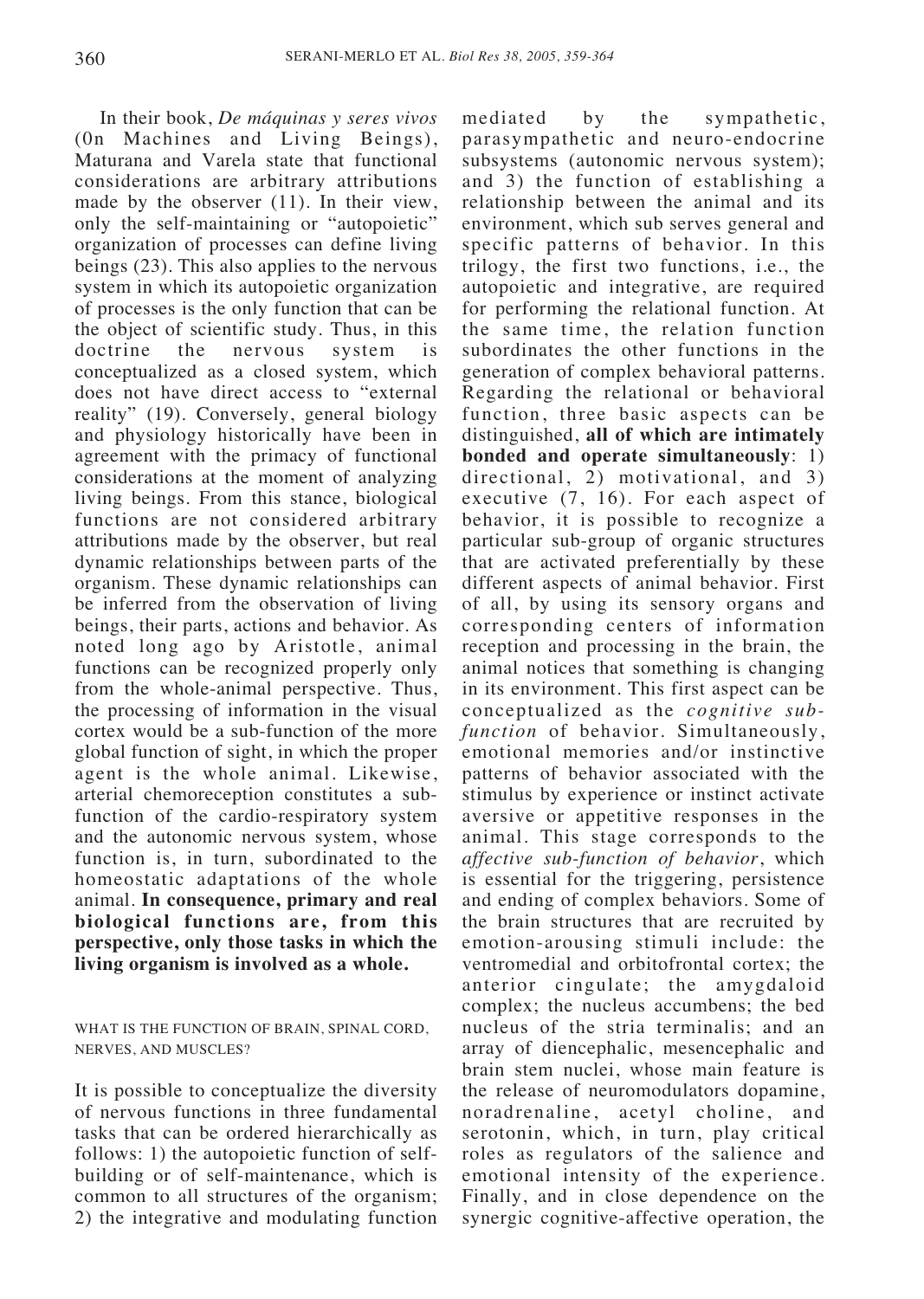*executive sub-function* takes shape in motor centers and their peripheral nervous pathways, whose final effectors are the striated muscle fibers.

From the preceding considerations, an organizational principle for the multiple aspects covered by research in neuroscience may emerge. This organization stems from the recognition of the different functions that nervous structures play in animal behavior. Thus, it is proposed that the presence of this organization may provide a heuristic guide for understanding the nervous system, designing experiments, and interpreting their results. From this point of view, it is interesting to examine the manner in which some classic neurophysiology textbooks organize the study of the nervous system. Comparing two texts from the 1970s, the  $20<sup>th</sup>$  edition of *Howell-Fulton Physiology and Biophysics* by Ruch and Patton (22) and the 13<sup>th</sup> edition of *Medical Physiology* by Vernon Mountcastle (13), the cognitive function would be represented by somatic sensation, sensory systems, memory, and superior brain functions. The executive function would be represented by a cluster constituted by central and peripheral control of movement and posture and the study of skeletal muscles. The emotional function, on the other hand, is not as clearly treated as the others. In Ruch-Patton's work, a whole chapter "Neurophysiology of the Emotions, Affections and Behavior Specific to the Species" stands out, and these aspects are entirely omitted in the text of Mountcastle. In contrast, in the third edition of Eric Kandel's textbook, *Principles of Neural Science*, a "behaviorcentered approach" is proposed as an organizer of the study of neuroscience, even though, as in Maturana and Varela's book, the system – or even the organ itself, in this case – also is made equivalent with the animal, as expressed in the sentence: "what we commonly call mind is a range of functions carried out by the brain" (Part I, Ch.1) (8). From our perspective, mental functions only can be carried out by the animal as a whole, by means of its parts; from which, the nervous system is particularly important for the generation of most of the biological functions that are necessary for the existence of mental processes.

RESEARCH IN THE EXTINCTION OF FEAR-CONDITIONED RESPONSES

To better illustrate the hermeneutic potential of a whole-animal perspective, we shall briefly expose some problems that appear in the research area focused on the extinction of fear-conditioned responses (1). This line of research has its origins in Pavlov's seminal observations about the emergence of conditioned reflexes associated with fear-arousing experiences. In these experiments, fear responses are evoked in animals by applying painful aversive stimuli to their bodies (the unconditional stimulus), at the same time that a previously neutral stimulus, for example the ring of a bell (the conditional stimulus), is temporally coupled to the noxious experience. In this way, the neutral stimulus now acquires the capacity to induce fear responses (conditioned response) in the absence of the noxious stimulus. In other words, the animal learns that under these particular circumstances – also known as the context of learning – a stimulus that previously had no meaning becomes a strong predictor of pain and danger. Under these experimental conditions, Pavlov also observed that the continuous presentation of the conditional stimulus, in this case the sound of the bell, to the animal in the absence of noxious stimulation led gradually to the disappearance of the conditioned response, or in other words, the bell's ring lost its capacity to evoke fear responses in the animal in this new context. Pavlov initially called the disappearance of the conditioned response "extinction" of the response; others have conceptualized it as an *"unlearning" process*. Later on, Pavlov came to realize the inadequacy of this conceptualization of this phenomenon, when he noticed that, after some variable time, the conditioned response could reappear spontaneously or the association could be re-acquired after shorter trials of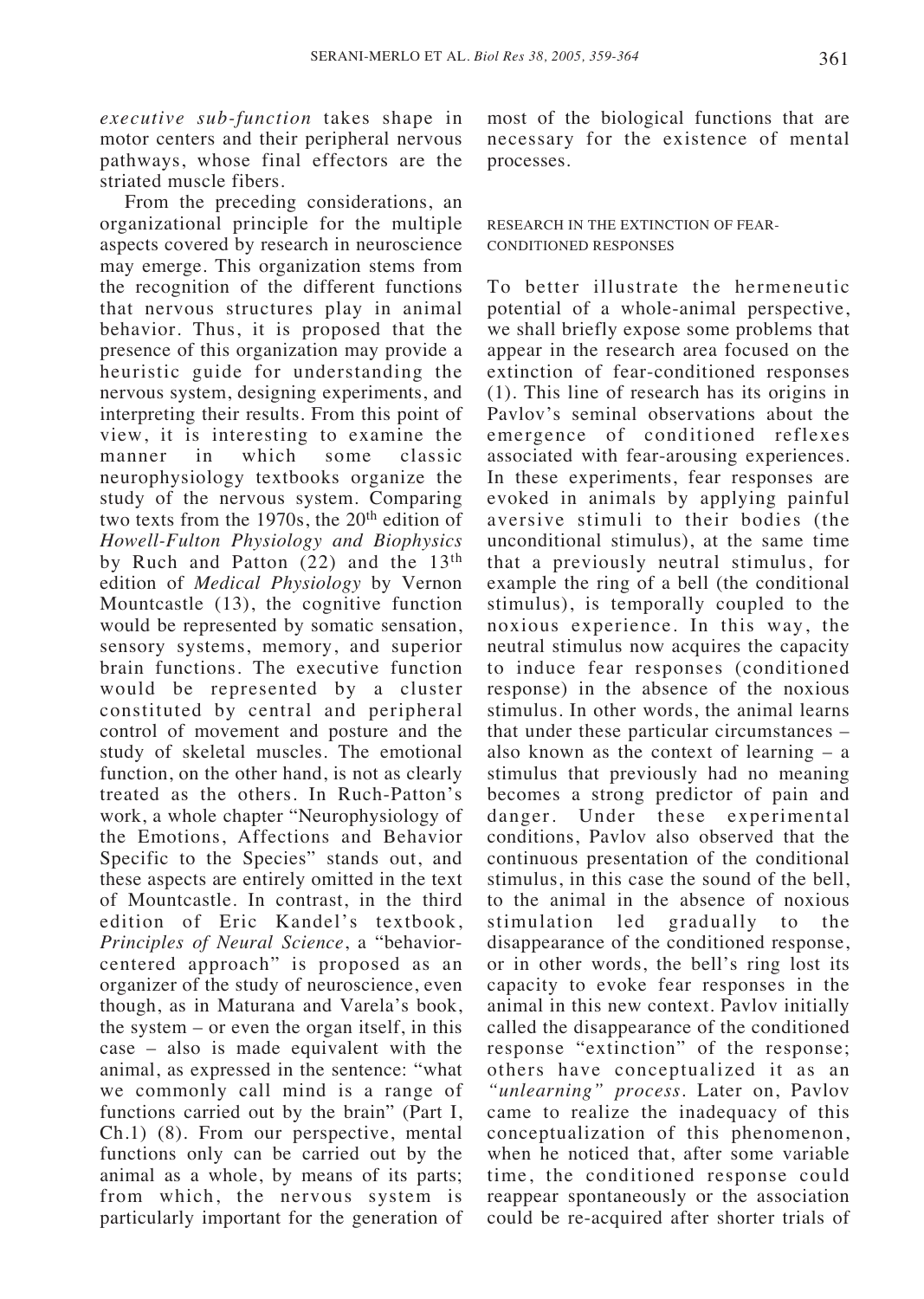reconditioning, suggesting that the previously learned association was not erased from the animal memory but somehow persists in such a way that the association did not have to be re-learned as it was the first time (17). Based upon these intriguing observations, Pavlov reconceptualized the abolition phenomenon in terms of "inhibition," indicating that the learned association was not erased by the extinction trial but, in fact, persists as a memory that later on can be re-activated. For a long time, the concepts *extinction* and *unlearning*, as the complete erasing of the fear-associated learning*,* were maintained by basic and clinical neuroscience researchers, without considering the later rectifications introduced by Pavlov. In fact, it was not until the identification of post-traumatic stress disorder (PTSD) as a disabling mental disorder, which may appear months or even years after the occurrence of the traumatic experience in some people exposed to severe life-threatening trauma, that the interest in these late Pavlovian concepts was renewed (24). Moreover, some influential clinical investigators in the PTSD field now are proposing that underlying the pathological behavior of people affected with PTSD, a constitutional incapacity to "extinguish," "unlearn" or "inhibit" fear-conditioned responses might be found (3).

In order to test this hypothesis, extensive research is being carried out to determine the molecular  $(10, 25)$ , cellular  $(6)$ , and anatomical (12) basis of the capacity for inhibiting fear-conditioned responses in animals and humans (20). Likewise, animal models of deficient capacity for consolidating memories of fearextinguished responses are being assayed –in experiments that are ethically and technically impracticable in human subjects– in a manner that may shed light on the potential causes of these defects in clinical populations (18). From the psychological point of view, the importance of understanding the context in which conditioning takes place, as well as the role of new learning experiences in diminishing the intensity and frequency of the reemergence of inhibited conditioned fears, also have been stressed recently (14).

Overall, we believe that the development of this particular research field is an interesting example of how observations about whole-animal behavior can be approached from an anatomical, electrophysiological, molecular, genetic, and more recently, a pharmacological (4, 21) and clinical point of view, in such a way that both reductionistic and more holistic approaches can contribute to unraveling the causes of complex behavioral phenomena. How has this been possible? It appears clear to us that Pavlov's interests, while ample, were centered mostly around the executive dimension of behavior, namely on the observable or measurable effects of the manipulations performed. Psychologists and psychiatrists have become interested in the effects that the recovery of inhibited acquired fears has on people's conscious and unconscious affective lives. Molecular neurobiologists and geneticists have undertaken the study of the modifications or faults in the structure of the brain. Albeit exciting, it is noteworthy that with the exception of Pavlov, other researchers have not addressed the question about what exactly the fact of being conditioned to the sound of a bell means for the whole animal. The cognitive-affective-executive behavioral system of the animal is adapted, in principle, to function in a natural environment devoid of bell-rings. What advantage does it represent for animals that their affective and executive responses are conditioned? Ethology has taught us how fixed and species-specific the instinctive patterns of reaction and conducts in animals are. These unlearned stereotyped patterns of behavioral responses allow the animal to act without the need of learning or deliberation. In this way, a great efficacy and quickness is provided for animal actions. However, this evolutionary advantage simultaneously imposes important constraints on animal behavior. Because instinctive patterns of behavior are by definition stereotyped and automatic, animals easily could be trapped by these rigid patterns of conduct in such a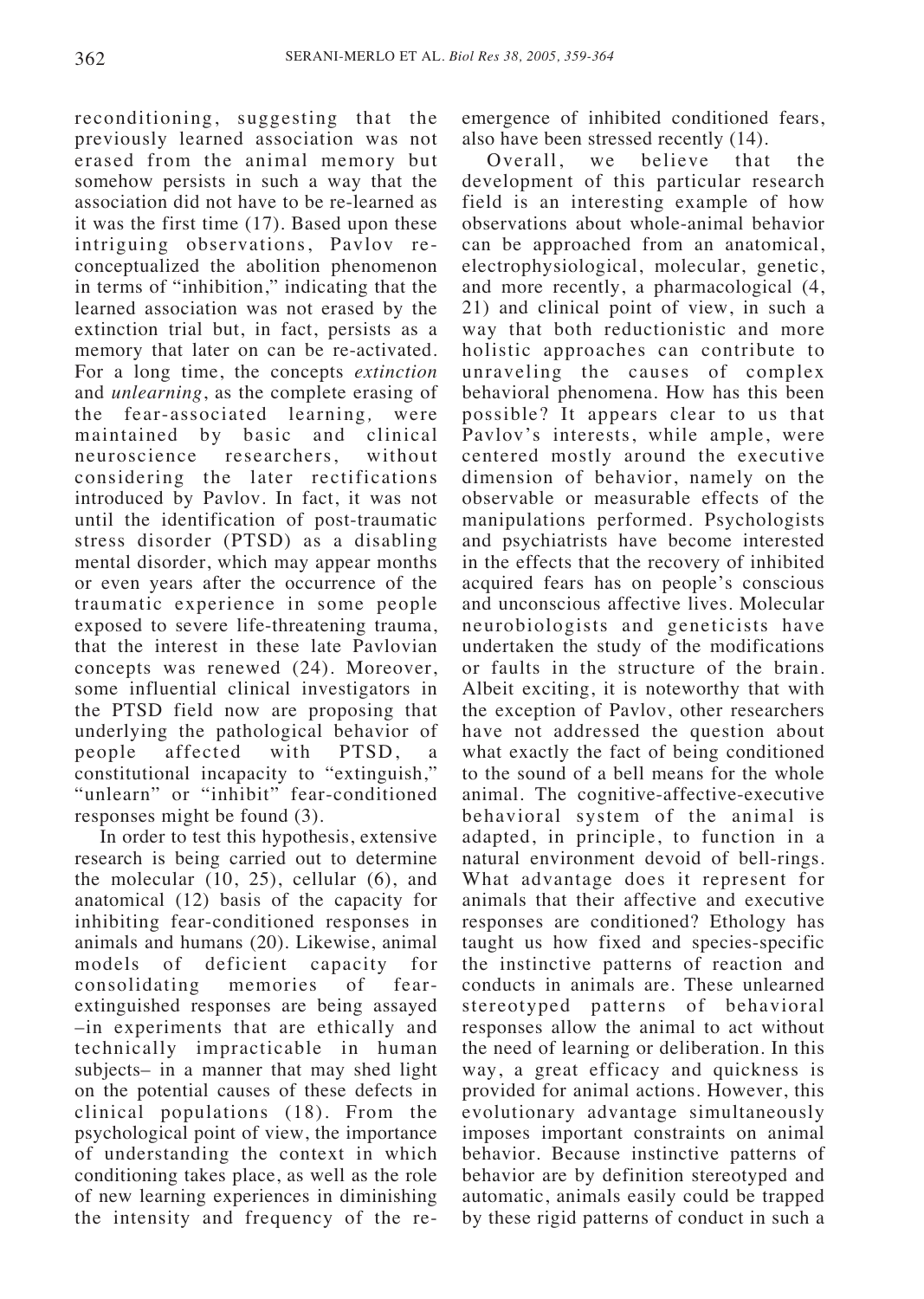way that would not allow the emergence of more adaptive behavior. From this perspective, it is likely that in a stable environment with seasonal changes, the conditioning of reactions and conducts permits a finer tuning of its responses to changing stimuli (i.e., the sounds of walking over leaves in fall, snow in winter, sand in summer). Therefore, the inhibition of conditioned responses and not their extinction appear as a highly adaptive biological mechanism that allows the animal's instinctive patterns of conduct to express a range of plasticity and adaptability to the context that otherwise would have been unobtainable.

### COROLLARY

The emergence of molecular biology and genetics in biology research during the 1970s through 1980s brought a fresh approach to biological thinking. The idea that complex phenomena finally would be explained by the identification and characterization of the molecules involved in these processes was appealing. However, this reductionistic approach is not enough to understand and predict the behavior of complex systems (5, 9, 27). In the field of neuroscience, this awareness is encouraging the development of more integrative lines of research, which are illuminating areas that it would have been impossible to explore in the past with a "naively reductionistic" approach (2, 26). The development in our clinical and scientific community of more integrative research is a challenging endeavor.

### ACKNOWLEDGMENTS

This research was financed partly by a research grant from Dirección de Investigación Universidad de los Andes, Santiago, Chile (FAI MED-002-05) to ASM and AC, and by a research grant to RP, from the Ministerio de Planificación y Cooperación (MIDEPLAN), Gobierno de Chile, Beca Presidente de la República, Chile.

#### REFERENCES

- 1. BOUTON ME (2002) Context, ambiguity, and unlearning: Sources of relapse after behavioral extinction. Biol Psychiatry 52: 976-986
- 2. CASPI A, SUGDEN K, MOFFIT TE, TAYLOR A, CRAIGIW, HARRINGTON H, MCCLAY J, MILL J, MARTIN J, BRAITWITE A, POULTON R (2003) Influence of life stress on depression: Moderation by a polymorphism in the 5-HTT gene. Science 301: 386- 389
- 3. CHARNEY DS (2004) Psychobiological mechanisms of resilience and vulnerability: Implications for successful adaptation to extreme stress Am J Psychiatry 161: 195-216
- 4. CHATWAL JP, DAVIS M, MAGUSCHAK KA, RESSLER KJ (2005) Enhancing cannabinoid neurotransmission augments the extinction of conditioned fear. Neuropsychopharmacology 30: 516- 524
- 5. GABBARD GO (2005) Mind, brain, and personality disorders. Am J Psychiatry 162: 648-55
- 6. HUMEAU Y, HERRY C, KEMPT N, SHABAN H, FOURCARDOT E, BISSIERE S, LUTHI A (2005) Dendritic spine heterogeneity determines afferentspecific Hebbian plasticity in the amygdala. Neuron 45: 119-131
- 7. JONAS H (1966) The phenomenon of life, toward a philosophical biology. Chicago/London: The University of Chicago Press. pp: 99-107.
- 8. KANDEL ER, SCHWARTZ JH, JESSELL TM (1991) Principles of Neural Science. 3rd ed., New York: Elsevier
- 9. KENDLER KS (2005) Toward a philosophical structure for psychiatry. Am J Psychiatry 162: 433-440
- 10. MARSICANO G, WOTJAK CT, AZAD SC, BISOGNO T, RAMMES G, CASCIO MG, HERMANN H, TANG J, HOFMANN C, ZIEGLGANSBERGER W, DI MARZO V, LUTZ B (2002) The endogenous cannabinoid system controls extinction of aversive memories. Nature 418: 530-534
- 11. MATURANA H VARELA F (1972) De máquinas y seres vivos. Santiago de Chile: Editorial Universitaria
- 12. MILAD MR, QUIRK GJ (2002) Neurons in medial prefrontal cortex signal memory for fear extinction. Nature 420: 70-74
- 13. MOUNTCASTLE V (1974) Medical Physiology I. Saint Louis: Mosby
- 14. MYERS KM, DAVIS M (2002) Behavioral and neural analysis of extinction. Neuron 36: 567-584
- 15 PALACIOS AG, BACIGALUPO J (2003) Francisco Varela (1946-2001): Filling the mind-brain gap: A life adventure. Biol Res 36: 9-12
- 16 PALACIOS AG, BOZINOVIC F (2003) An "enactive" approach to integrative and comparative biology: Thoughts on the table. Biol Res 36: 101-105
- 17. PAVLOV IP (1927) Conditioned Reflexes. Oxford, UK: Oxford University Press
- 18. PAZ R, CALDEIRA J, ALLAN A, CALDWELL K (2005) "Deficits in consolidation but not acquisition of the extinction of fear conditioned responses in FAE mice suggest that medial frontal cortex is impaired in these animals**"** International Extinction Conference. Puerto Rico
- 19. PETITOT J (2003) Morphodynamical enaction: The case of color. Biol Res 36: 107-112
- 20. PEZAWAS L, MEYER-LINDENBERG A, DRABANT EM, VERSCHINSKI BA, MUNOZ KE, KOLACHANA BS, EGAN MF, MATTAY VS, HARIRI AR, WEINBERGER DR (2005) 5-HTTLPR